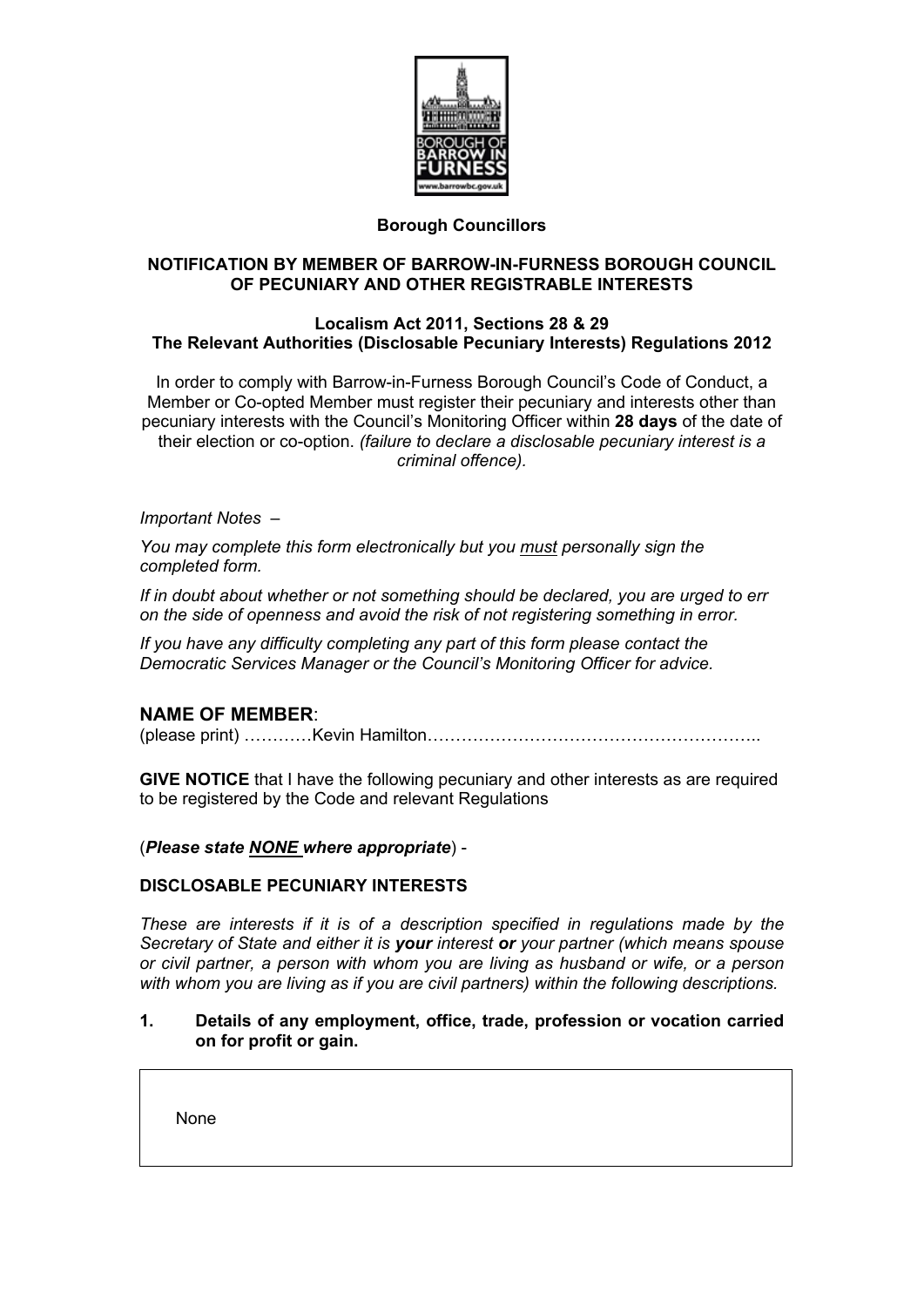**2. Details of any payment or provision of any other financial benefit (other than from the relevant authority) made or provided within the relevant period in respect of any expenses incurred by M in carrying out duties as a member, or towards the election expenses of M. (This includes any payment or financial benefit from a trade union within the meaning of the Trade Union and Labour Relations (Consolidation) Act 1992.**

The Labour Party

Contribution to election expenses from Barrow and Furness Labour Party – £120.99

**3. Details of any contract which is made between the relevant person (or a body in which the relevant person has a beneficial interest) and the relevant authority –**

**(a) under which goods or services are to be provided or works are to be executed; and**

**(b) which has not been fully discharged.**

None

**4. Details of any beneficial interest in land which is within the area of the relevant authority.**

Eight Marsden Street, Barrow-in-Furness, Cumbria, LA14 2AY

**5. Details of any licence (alone or jointly with others) to occupy land in the area of the relevant authority for a month or longer.** 

None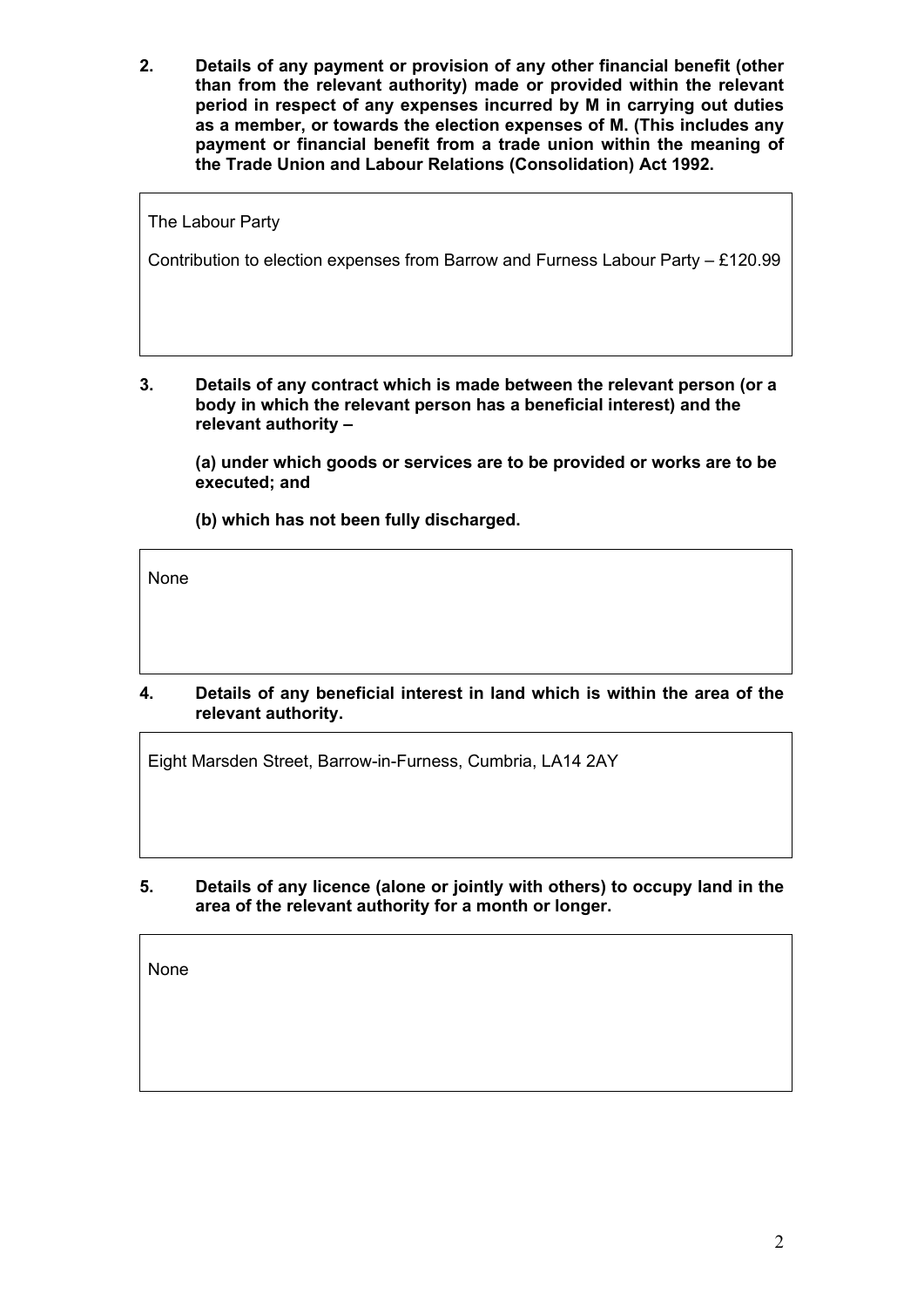- **6. Details of any tenancy where (to M's knowledge) –**
	- **(a) The landlord is the relevant authority; and**
	- **(b) The tenant is a body in which the relevant person has a beneficial interest.**

| None |  |  |
|------|--|--|
|      |  |  |
|      |  |  |

- **7. Details of any beneficial interest in securities of a body where**
	- **(a) That body (to M's knowledge) has a place of business or land in the area of the relevant authority; and**
	- **(b) Either –**
		- **(i) The total nominal value of the securities exceeds £25,000 or one hundredth of the total issued share capital of that body; or**
		- **(ii) If that share capital of that body is of more than one class, the total nominal value of the shares of any one class in which the relevant person has a beneficial interest exceeds one hundredth of the total issued share capital of that class.**

None

# **OTHER REGISTRABLE INTERESTS**

*These interests are what the Council has determined should be entered into the authority's register of interests*

**8. Details of any body of which you are a member, or in a position of general control or management, and to which you are appointed or nominated to by the District Council.** 

Barrow Community Safety Partnership Cumbria Housing Executive Group Cumbria Police Crime Panel